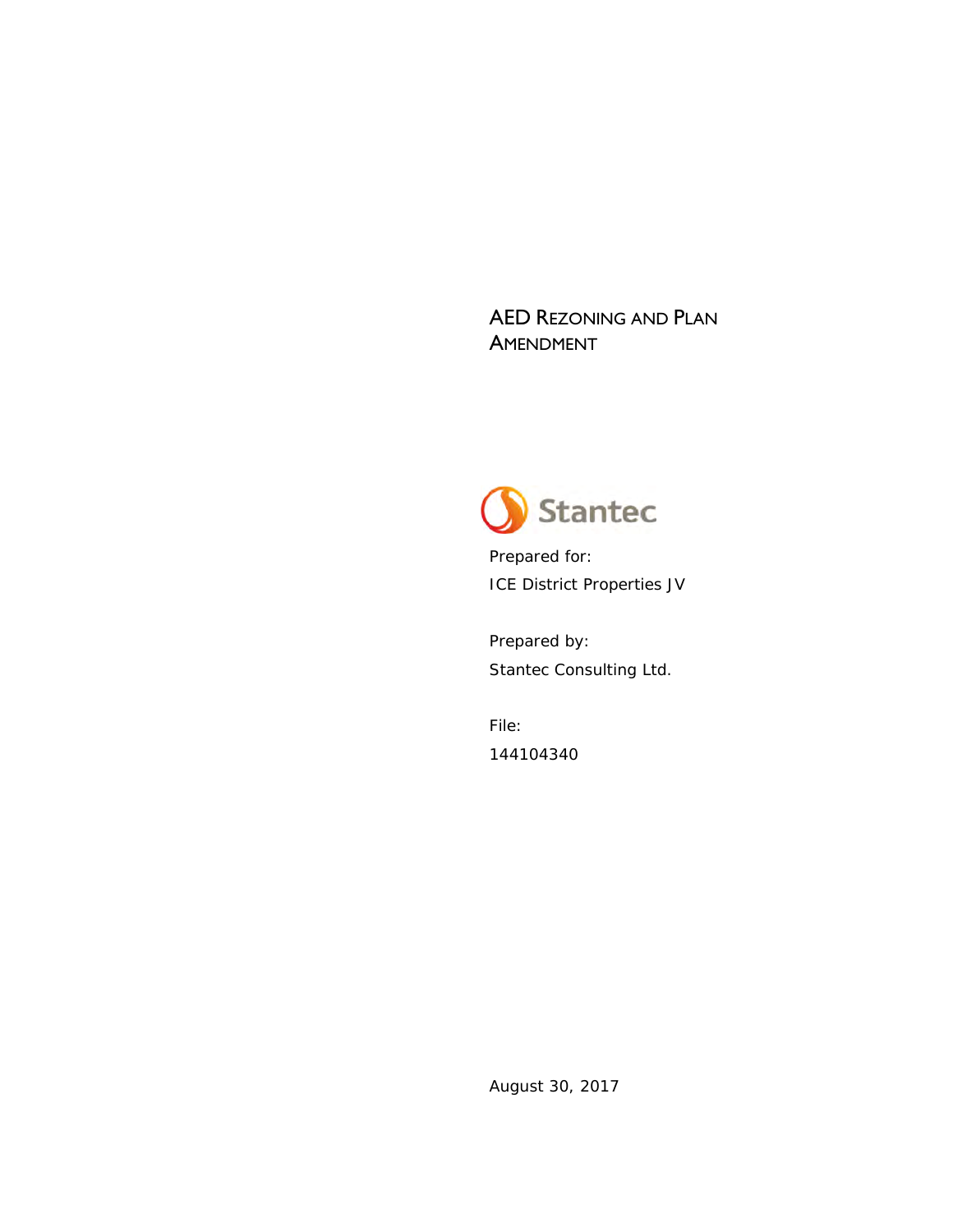#### **Table of Contents**

| 1.0 |  |  |
|-----|--|--|
| 2.0 |  |  |
| 2.1 |  |  |
| 2.2 |  |  |
| 3.0 |  |  |
| 4.0 |  |  |
| 4.1 |  |  |
| 4.2 |  |  |
| 4.3 |  |  |
| 5.0 |  |  |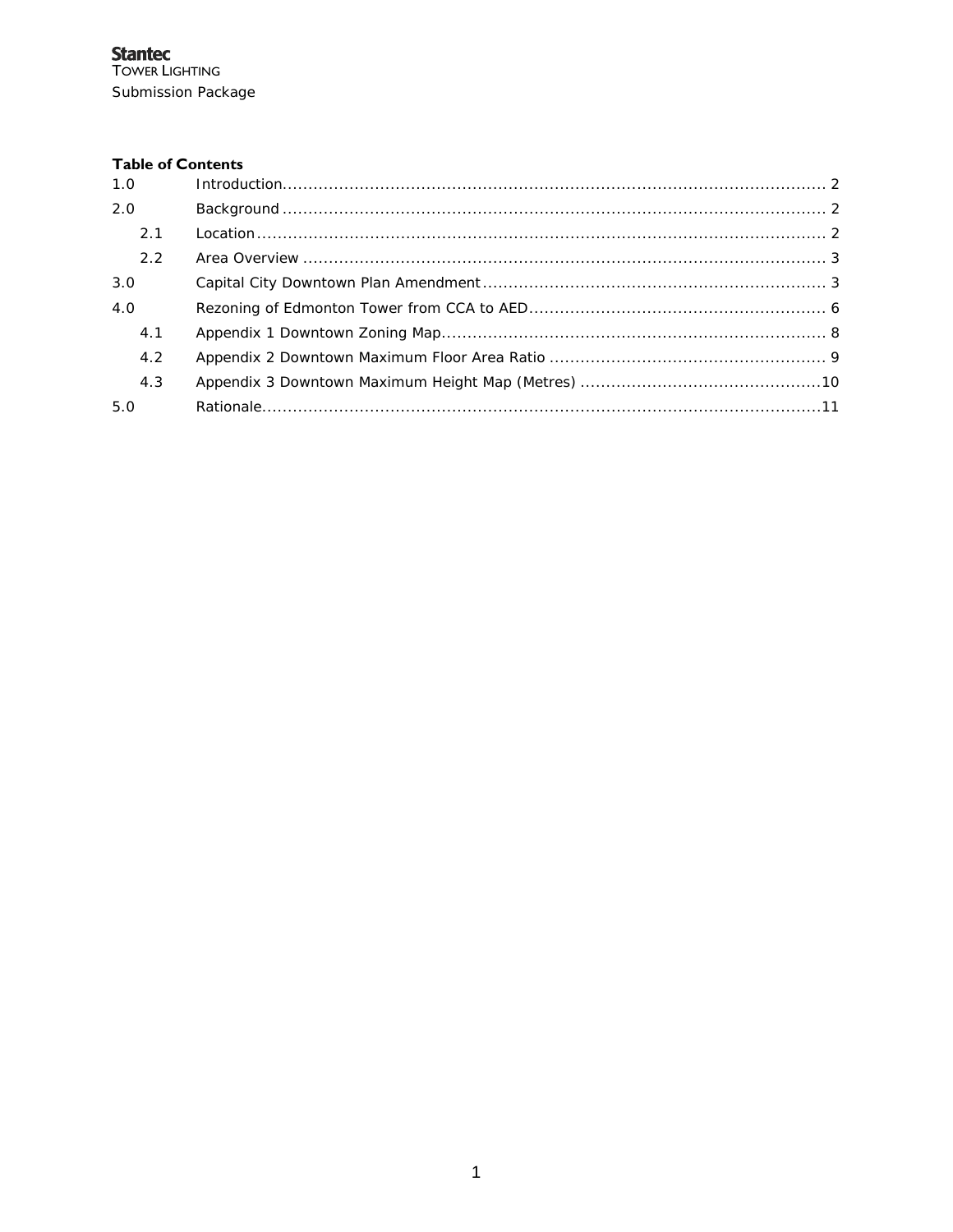# **1.0 INTRODUCTION**

Stantec Consulting Ltd. has prepared this report on behalf of ICE District Properties JV in support of tower lighting and signage in ICE District.

This application includes an amendment to the Capital City Downtown Plan, an amendment to the Arena and Entertainment District Zone and a rezoning from Core Commercial Arts (CCA) to Arena and Entertainment District (AED).

## **2.0 BACKGROUND**

### **2.1 LOCATION**

The amendment to the Capital City Downtown Plan and the rezoning are applicable to a site located at:

- Northern boundary: 104 Avenue
- Eastern boundary: 101 Street
- Southern boundary: alley between 104 and 103 Avenue
- Western boundary: 102 Street

The Arena and Entertainment District Zone amendment will apply to a larger area of lands which are currently zoned AED. This includes the area north of 104 Avenue, south of 105 Avenue and between 101 and 104 Streets as well as the area south of 104 Avenue, north of 103 Avenue and between 102 Street and the alley between 103 and 104 Street.



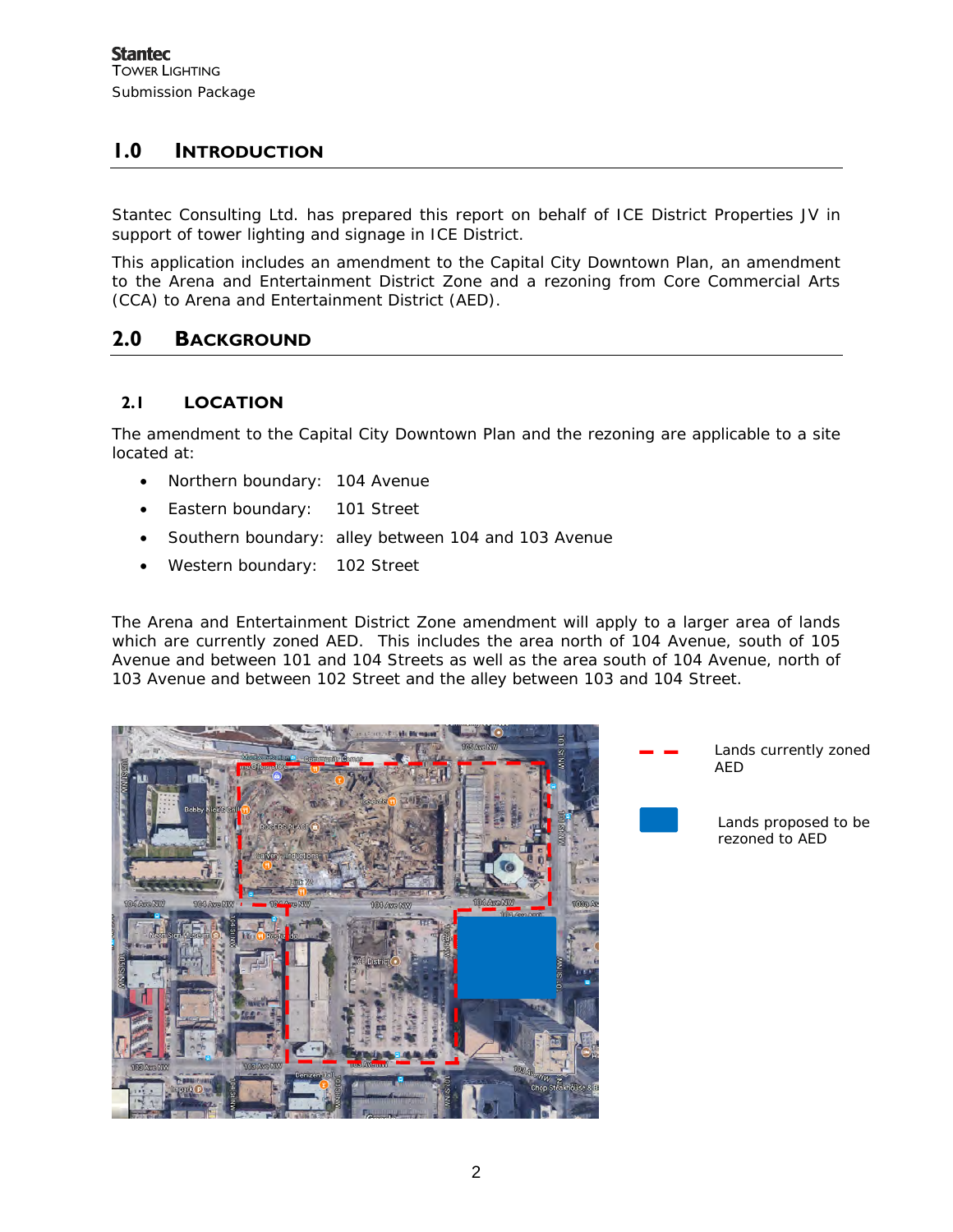**Stantec** TOWER LIGHTING Submission Package

#### **2.2 AREA OVERVIEW**

The area is currently developed with Rogers Place and a casino north of 104 Avenue and with Edmonton Tower south of 104 Avenue. Other portions of the lands are currently under construction with development occurring from 102 Street west to the alley between 103 and 104 Street and between 103 and 104 Avenue. The former Baccarat Casino site to the north will be developed in the future.

### **3.0 CAPITAL CITY DOWNTOWN PLAN AMENDMENT**

The subject area is located within the Capital City Downtown Plan. The lands are all within the Commercial Cultural Core area as identified in the map below. The plan supports the development of a Sports and Entertainment District both north and south of 104 Avenue within the Commercial Cultural Core.

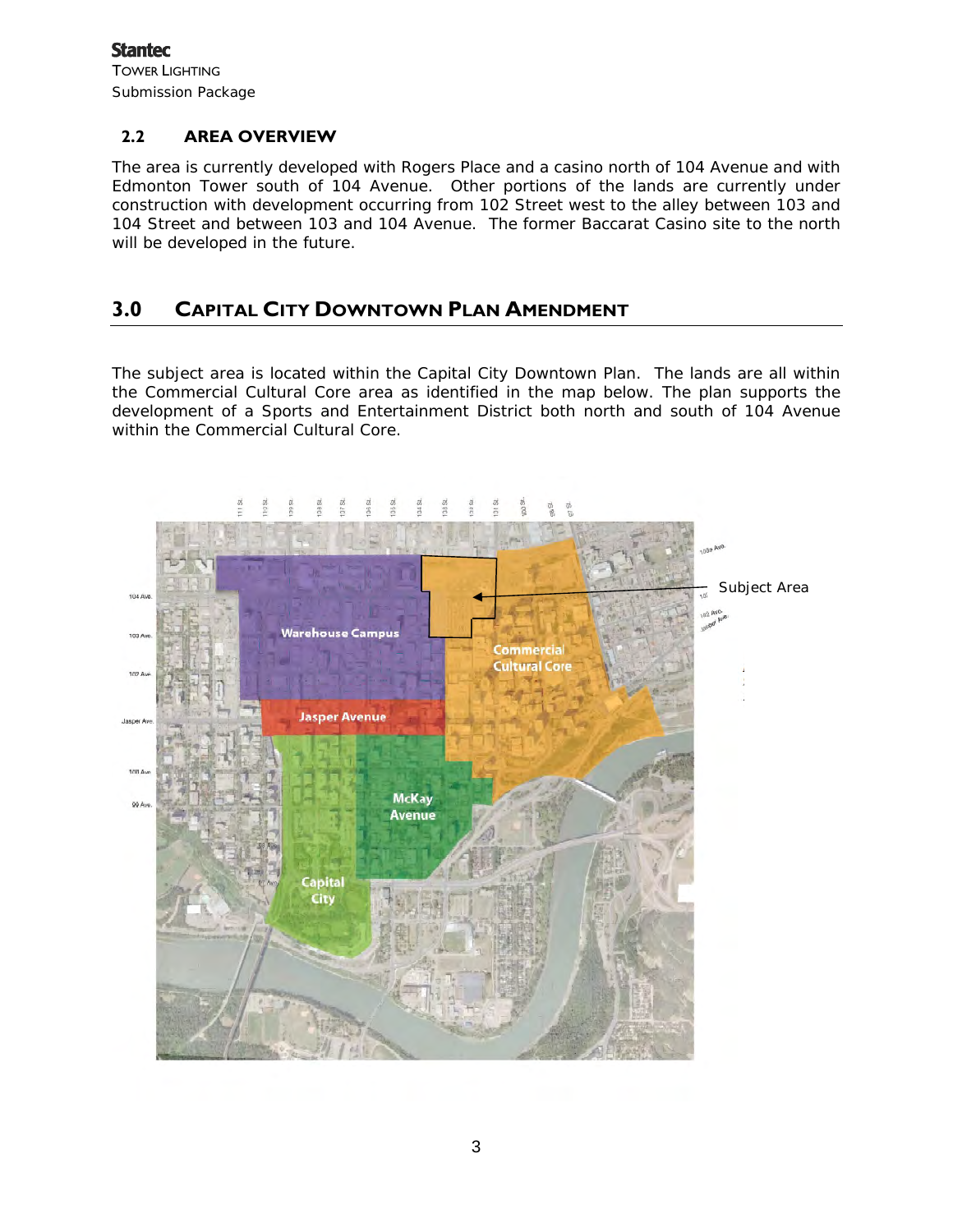Within the Commercial Cultural Core, the lands are further defined into the Station Lands Sub Area 3b for the lands north of 104 Avenue and Commercial Core Sub Area 1 for the lands south of 104 Avenue.



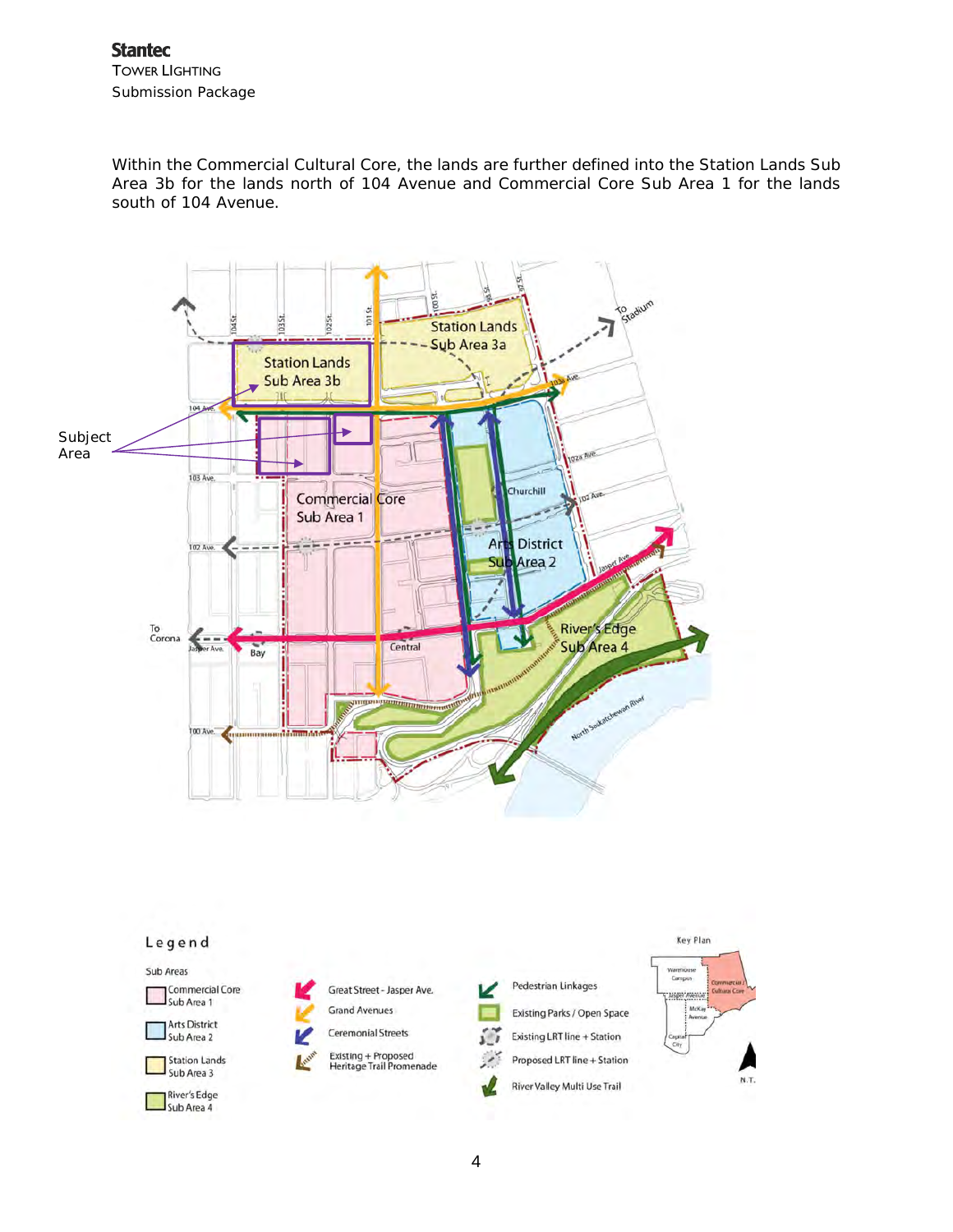| <b>Policy</b>                                                                | <b>Amendment</b>                                                                                                                                                                                                                                                                                                                                                                                                                                                                                                                                                             |
|------------------------------------------------------------------------------|------------------------------------------------------------------------------------------------------------------------------------------------------------------------------------------------------------------------------------------------------------------------------------------------------------------------------------------------------------------------------------------------------------------------------------------------------------------------------------------------------------------------------------------------------------------------------|
| Policy CC 3.5 Potential for a<br>Sports and Entertainment<br><b>District</b> | Delete the following policy:<br>"Support the development of a Sports and Entertainment<br>District in the Downtown located on lands within the Station<br>Lands Area (Sub Area 3b), and on part of the Commercial<br>Core (Sub Area 1) north of 103 Avenue and west of 102<br>Street. Work with applicants to ensure the overall impact of<br>a large facility on the public realm is positive. Apply the<br>following planning and urban design principles in the review<br>and approval process for proposed development within the<br>Sports and Entertainment District:" |
|                                                                              | And replace with the following:<br>"Support the development of a Sports and Entertainment<br>District in the Downtown located on lands within the Station                                                                                                                                                                                                                                                                                                                                                                                                                    |
|                                                                              | Lands Area (Sub Area 3b), and on part of the Commercial<br>Core (Sub Area 1) north of 103 Avenue and west of 101<br>Street. Work with applicants to ensure the overall impact of<br>a large facility on the public realm is positive. Apply the<br>following planning and urban design principles in the review<br>and approval process for proposed development within the<br>Sports and Entertainment District:"                                                                                                                                                           |

Amend the following within the Capital City Downtown Plan: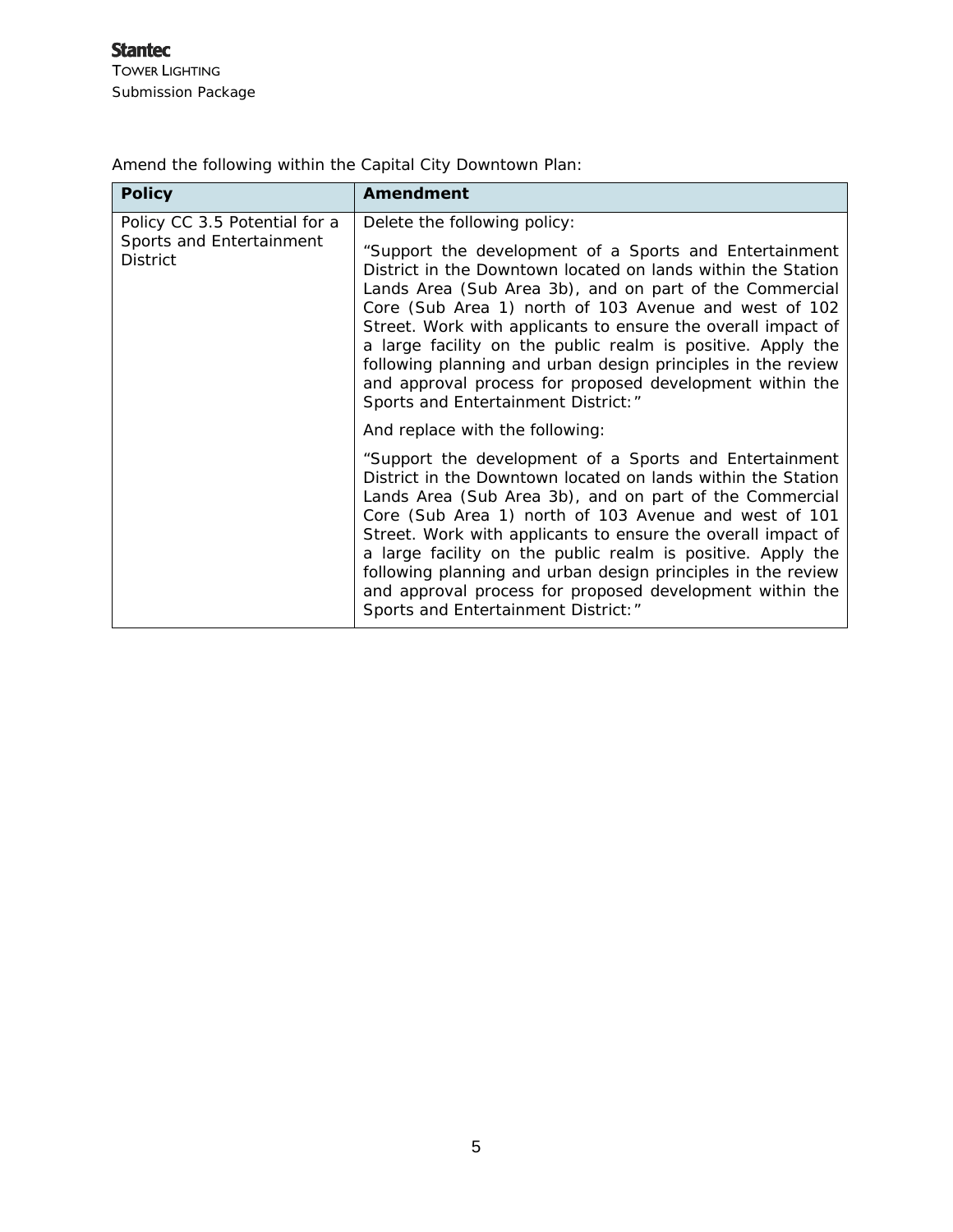# **4.0 REZONING OF EDMONTON TOWER FROM CCA TO AED**

The Arena and Entertainment District Zone currently applies to lands north of 104 Avenue between 101 and 104 Street and south of 104 Avenue between 102 Street and the alley between 103 and 104 Street, as shown below. The application proposes to rezone the area in purple from CCA to AED. The site is currently developed with Edmonton Tower (utilized for office and commercial uses) and is part of ICE District. Edmonton Tower conforms with the regulations of the AED Zone:

- All Uses are in conformance
- FAR is 10.32, AED allows 12.0
- Setbacks are all in conformance (under the CCA the tower received a variance, but meets all setbacks as listed in the AED zone)
- Amenity Area is 3.4%, AED requires a minimum of 3%
- Parking requirements are in conformance
- All other regulations in regards to tower spacing, etc. are the same under both the CCA and AED

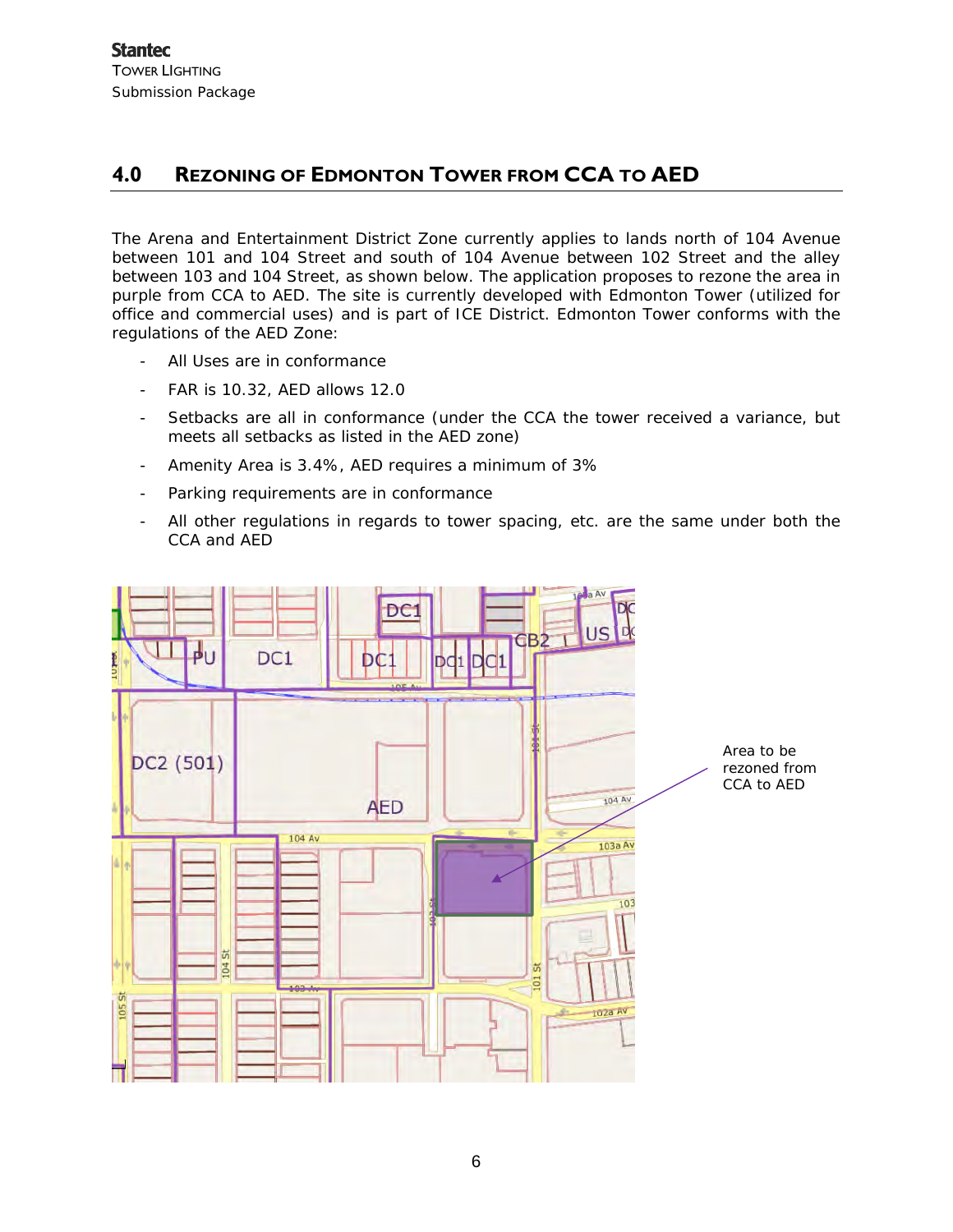**Stantec** TOWER LIGHTING Submission Package

Amendment to Appendices from Downtown Special Area Zones:

- 1. Appendix 1 Downtown Zoning Map
- 2. Appendix 2 Downtown Maximum Floor Area Ratio
- 3. Appendix 3 Downtown Maximum Height Map (Metres)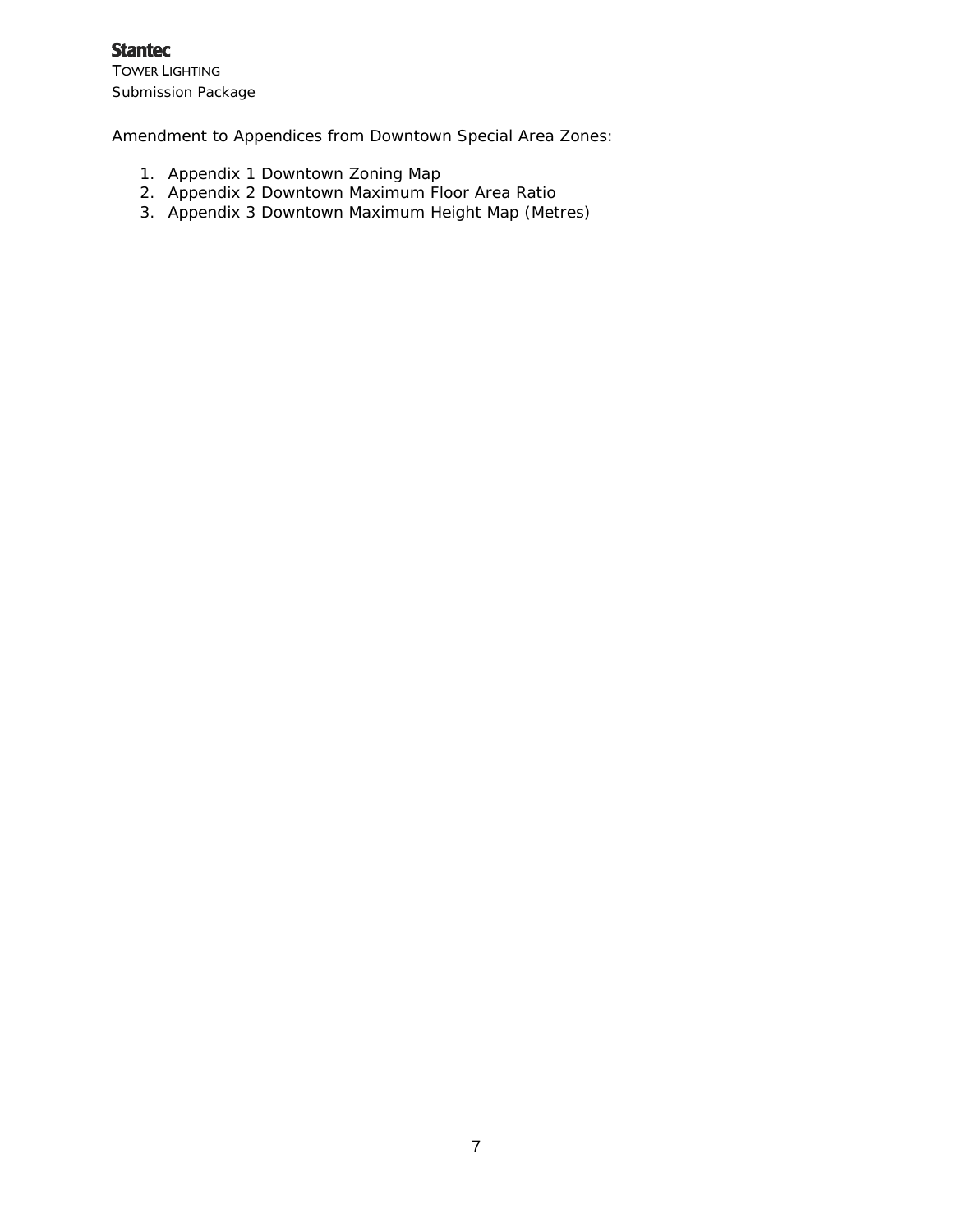**Special Area, Downtown** 

Appendix 1 to Section 910 of Bylaw 12800 as amended by Bylaw 15202 and subsequent appropriate Bylaws.

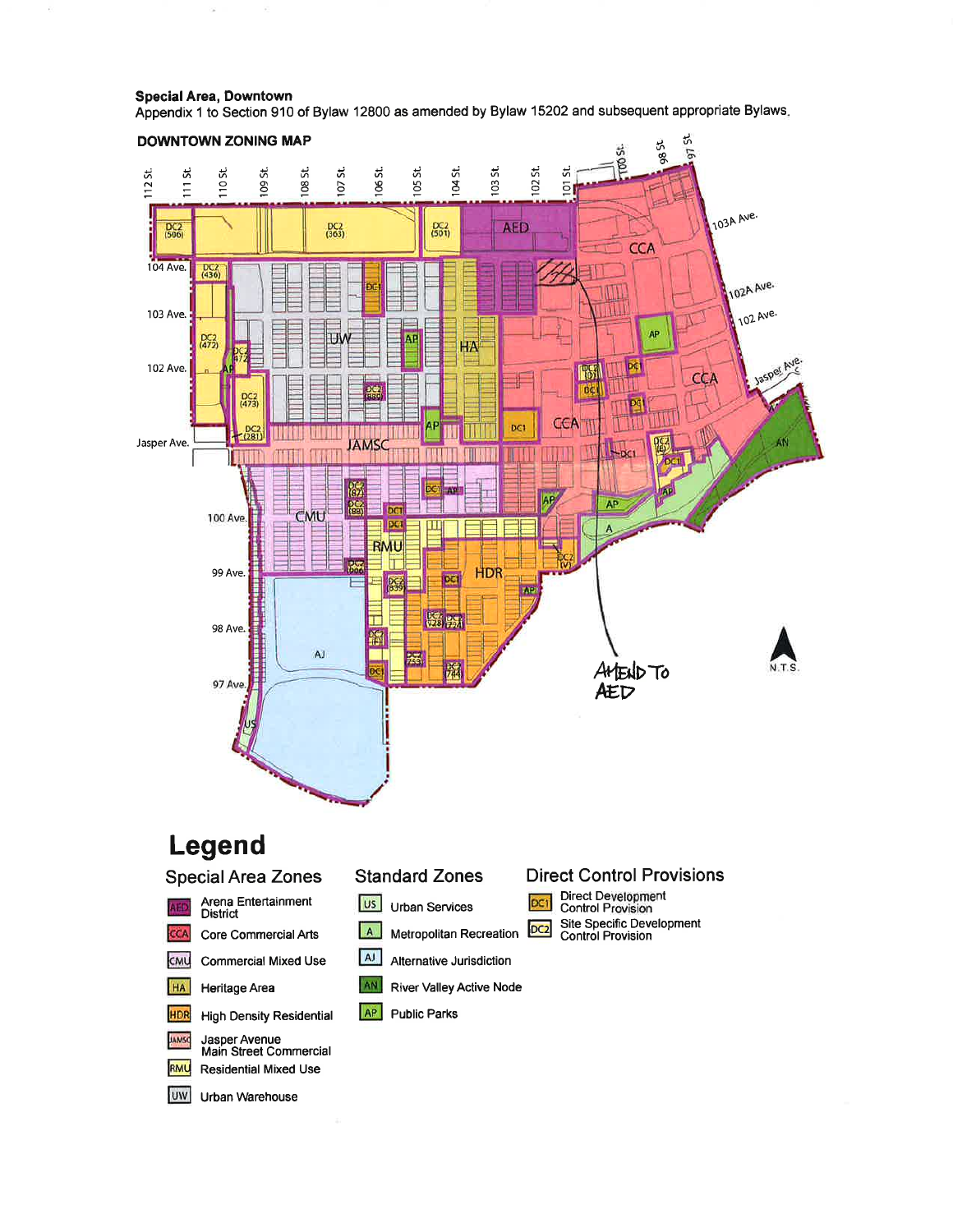

**Special Area, Downtown** Appendix 2 to Section 910 of Bylaw 12800 as amended by Bylaw 15202 and subsequent appropriate Bylaws.

NB: Maximum F.A.R. shown does not include additional F.A.R. for specific uses or discretion, where granted by the Development Officer.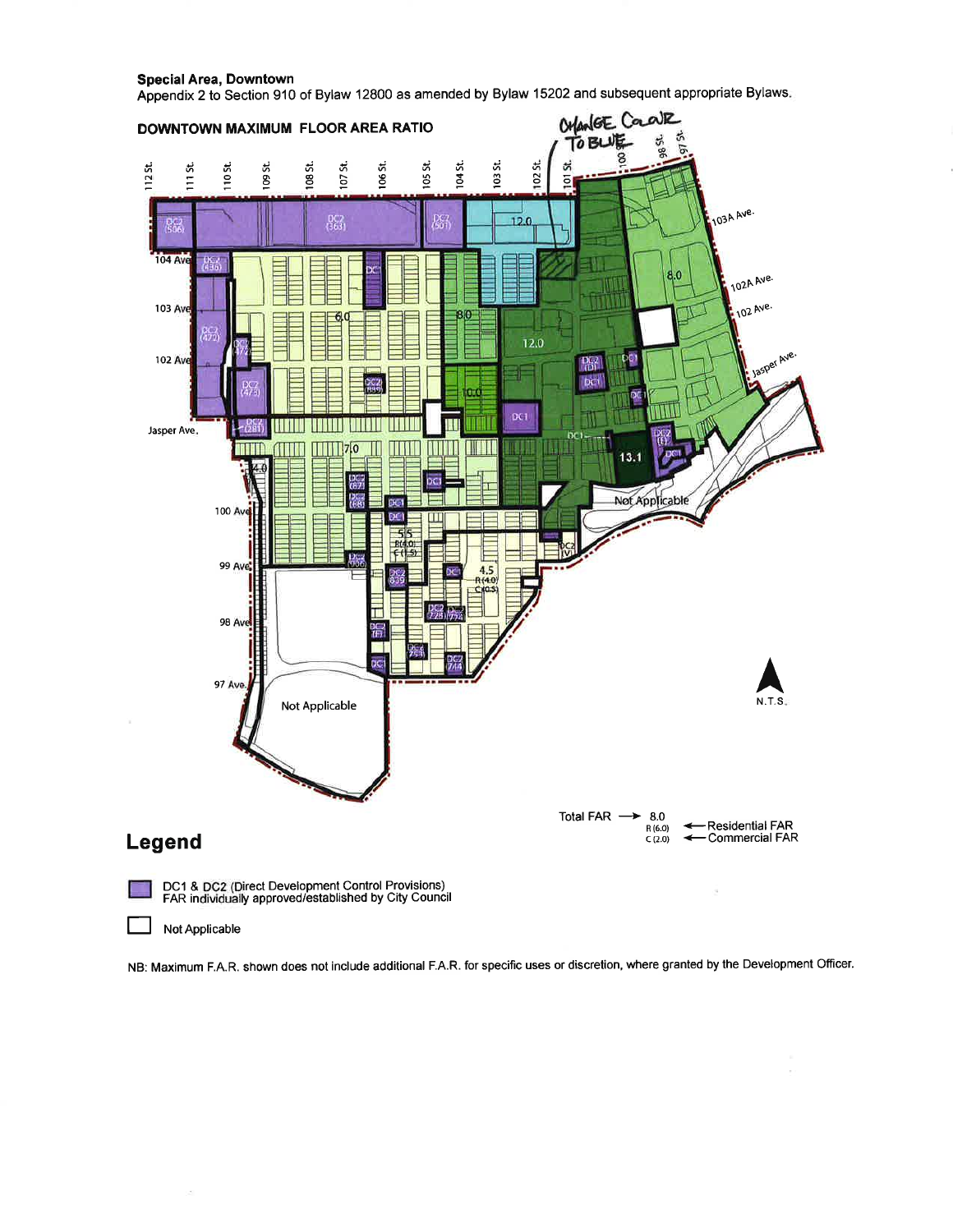**Special Area, Downtown** 

Appendix 3 to Section 910 of Bylaw 12800 as amended by Bylaw 15202 and subsequent appropriate Bylaws.



NB: Maximum height shown does not include discretionary height, where granted by the Development Officer.